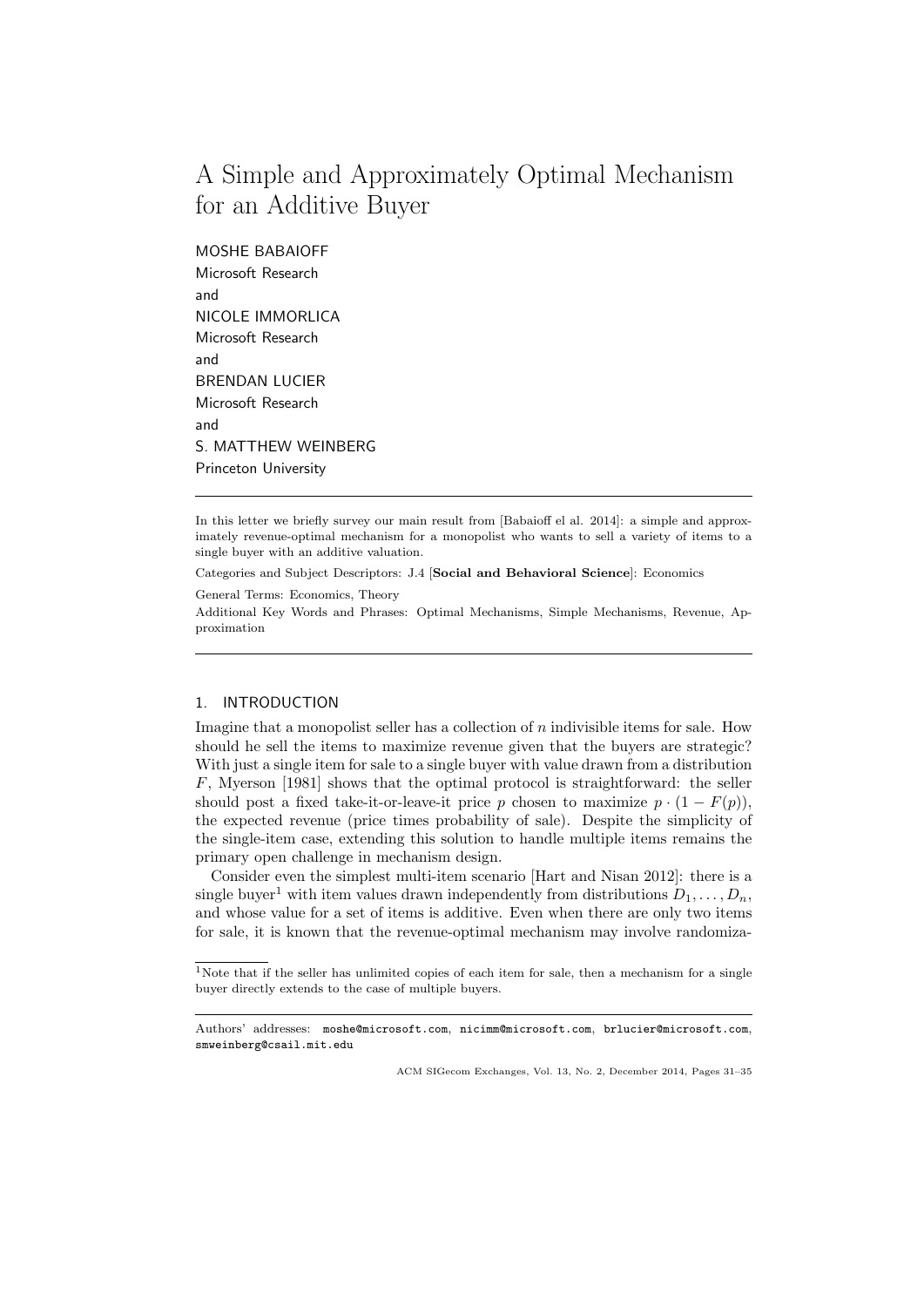### <sup>32</sup> · M. Babaioff et al.

tion [Thanassoulis 2004], even to the extent of offering the buyer a choice among infinitely many lotteries [Daskalakis et al. 2014; Hart and Nisan 2013]. This is troubling not only from the perspective of analyzing optimal mechanisms, but also from the point of view of their usefulness. For a mechanism to be useful in practice, it should be simple to describe and transparent in its execution. Indeed, Myerson's single-item auction is exciting not only for its optimality, but also its practicality. The danger, then, is that revenue-optimal but complex mechanisms for multiple items may share the fate of other mathematically optimal designs, such as the Vickrey-Clarke-Groves mechanism, which are only rarely used in practice [Ausubel and Milgrom 2006]. It is therefore crucial to pair the study of revenue optimization with an exploration of the power of simple auctions. In other words, what is the relative strength of simple versus complex mechanisms?

## 2. THE FAILURE OF SELLING SEPARATELY OR BY BUNDLING

The above question was posed in general by Hartline and Roughgarden [2009], and by Hart and Nisan [2012] specifically for the setting of a single additive buyer. They proposed the following suggestion for a simple multi-item auction: sell each item separately, posting a fixed price on each one. The optimal price to set on item  $i$ would be  $\arg \max_{p} p(1 - D_i(p))$ , mirroring the single-item scenario. At first glance, one might expect this simple approach to be optimal. After all, the buyer's value for each item is sampled independently, and her value for item  $i$  doesn't depend at all on what other items she receives due to additivity. There is absolutely no interaction between the items at all from the buyer's perspective, so why not sell the items separately? Somewhat counter-intuitively, it turns out that this mechanism might not be optimal. For example, suppose that there are 2 items and the buyer's value for each item is distributed uniformly on  $\{1, 2\}$ . Then the optimal price to set on a single item is either 1 or 2, yielding a per-item revenue of 1 and a total revenue of 2. However, the seller could instead post a single take-it-or-leave-it price of 3 on the bundle of both items. Now the consumer is willing to purchase with probability  $3/4$ , leading to a total revenue of  $9/4 > 2$ . Hart and Nisan [2012] show that replacing two items whose values are drawn from the uniform distribution with *n* items whose values are drawn from the Equal-Revenue distribution<sup>2</sup> yields an example with a gap of  $\Omega(\log(n))$ .

What is going on in this example? The inherent problem is that the buyer's value for all items concentrates around its expectation. This is potentially helpful for revenue generation, but the strategy of selling items separately cannot exploit this property. On the other hand, the mechanism designed to target such concentration (selling only the grand bundle at a fixed price) does very poorly in settings where concentration doesn't occur; Hart and Nisan show that this grand-bundle mechanism achieves only an  $\Omega(n)$  approximation to the optimal revenue in general. For example, consider an *n*-item instance where the buyer's value for item i is  $2^i$ with probability  $1/2^i$ , and 0 otherwise. Then one can see that for all p, the buyer is only willing to purchase the grand bundle at price  $p$  with probability at most  $2/p$  and therefore selling the grand bundle yields expected revenue at most 2. Yet, selling each item separately at price  $2<sup>i</sup>$  yields expected revenue 1 per item and n in

<sup>&</sup>lt;sup>2</sup>The Equal-Revenue distribution has CDF  $F(x) = 0$  for  $x \le 1$ , and  $F(x) = 1 - 1/x$  for  $x \ge 1$ .

ACM SIGecom Exchanges, Vol. 13, No. 2, December 2014, Pages 31–35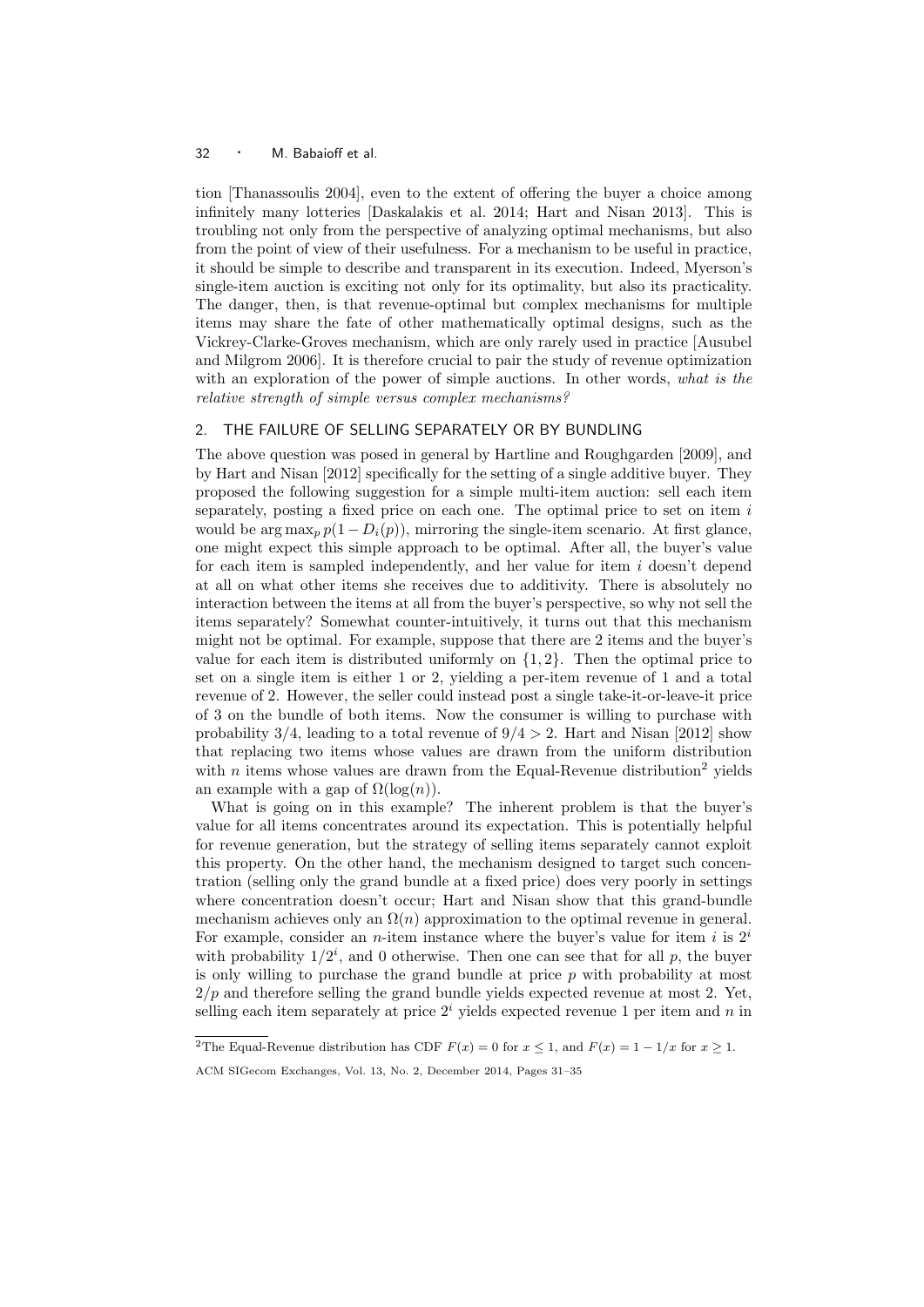total. Unfortunately, we must conclude that neither selling separately nor selling together can always approximate the optimal revenue to within a constant factor.

## 3. OUR RESULT

Our main result is that the maximum of the revenue generated by these two approaches — either selling all items separately or selling only the grand bundle is a constant-factor approximation to the optimal revenue. In other words, for any product distribution of buyer values, either selling items separately approximates the optimal revenue to within a constant factor, or else bundling all items together does. Since a good approximation to the expected revenue of each approach can be computed in polynomial time given an appropriate access to the distribution, our results furthermore imply a polytime constant-factor approximation mechanism for the case of an additive buyer with independently (and non-identically) distributed values, even without the restriction of simplicity. Moreover, prior to our work, it was not even known if any deterministic mechanism could achieve a constantfactor approximation to the optimal mechanism, even without regard for simplicity or computational efficiency.

Main Result (Informal). In any market with a single additive buyer and arbitrary independent item value distributions, either selling every item separately or selling all items together as a grand bundle generates at least a constant fraction of the optimal revenue.<sup>3</sup>

This result complements an active research area aimed at characterizing distributions and valuations in which simple mechanisms are precisely optimal [Alaei et al. 2013; Hart and Nisan 2012; Pavlov 2011; Tang and Wang 2014]. In contrast to that literature, we show that a maximum over simple mechanisms is approximately optimal, for arbitrary product distributions and additive valuations. Our result also echoes a similar line of investigation for markets with unit-demand valuations in which a buyer's value for a set of items is his maximum value for an item in the set. In this setting, it is known [Chawla et al. 2007; Chawla et al. 2010; Chawla et al. 2010] that selling items separately achieves a constant approximation to the optimal revenue. Our result illustrates that a similar approximation can be achieved for additive buyers, provided that we also consider selling all items together as a grand bundle.

To obtain some intuition into our result, recall the example above with  $n$  items and uniformly-distributed values. This example illustrates that selling all items separately may be a poor choice when the value for the grand bundle concentrates around its expectation. What we show is that, in fact, this is the only scenario in which selling all items separately is a poor choice. We prove that if the total value for all items does not concentrate, then selling separately must generate a constant fraction of optimal revenue.

Our argument makes use of a core-tail decomposition technique introduced by Li and Yao [2013] to study the revenue of selling items separately. Roughly speaking, the idea is to split the support of each item's value distribution at some cutoff into

<sup>&</sup>lt;sup>3</sup>The best constant currently known is 6. A lower bound of 2 is also known.

ACM SIGecom Exchanges, Vol. 13, No. 2, December 2014, Pages 31–35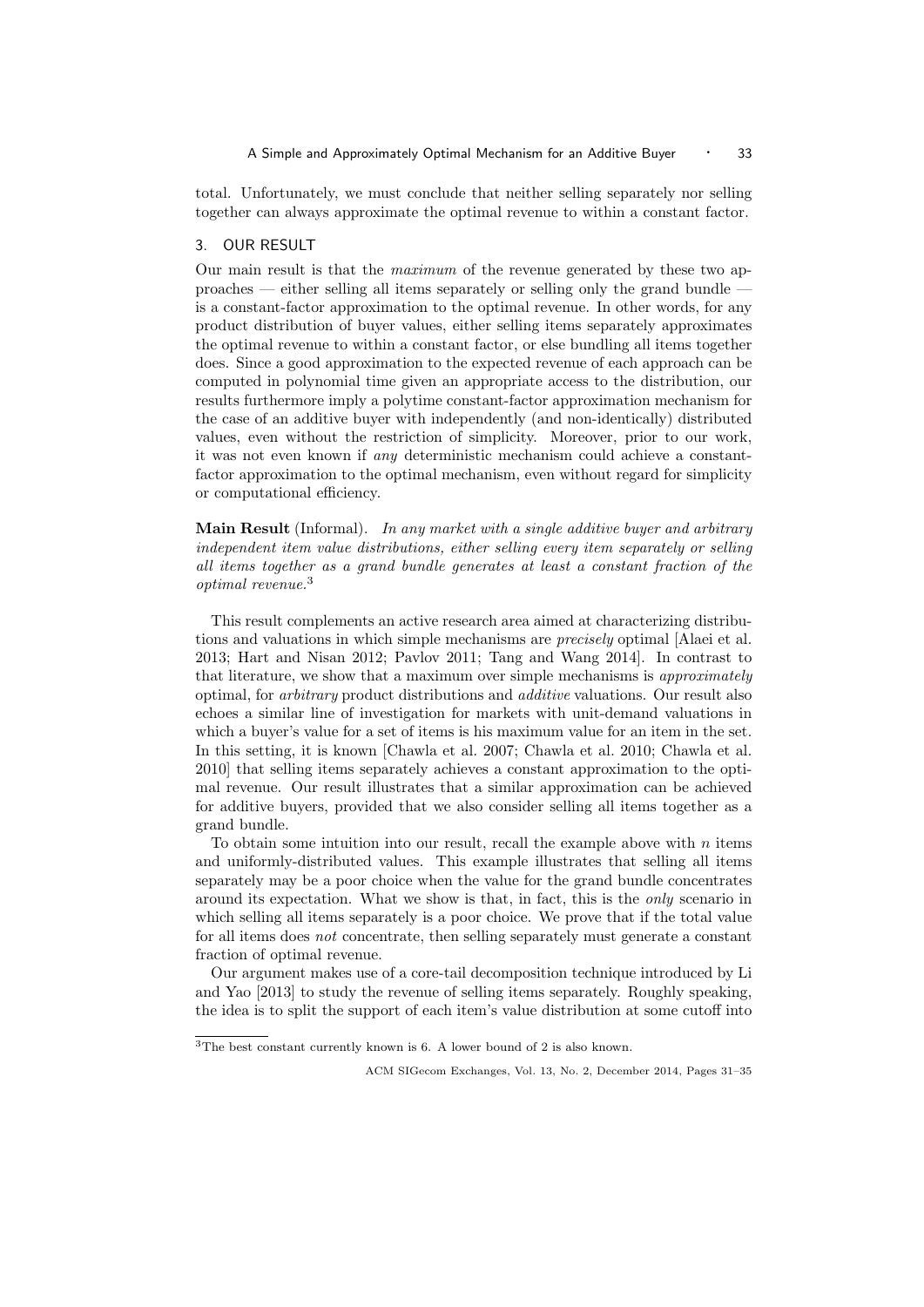### <sup>34</sup> · M. Babaioff et al.

a "tail" (those values that are sufficiently large), and a "core" (the remainder). One can then try to analyze the revenue contributed from items that lie in the tail separately from those that lie in the core. As the cutoffs get larger and larger, the contribution from items in the tail becomes easier to approximate. When the cutoffs are sufficiently large, we can in fact show that selling separately obtains a constant fraction of the tail's contribution, as it becomes extremely unlikely that multiple items are simultaneously in the tail (and selling separately is optimal for a single item). Similarly, as the cutoffs get smaller and smaller, the contribution from items in the core becomes easier to approximate. When the cutoffs are sufficiently small, we can in fact show that the better of selling separately and together obtains a constant fraction of the core's contribution, as the contribution from items in the core must concentrate whenever the expected sum of values greatly exceeds the cutoffs. Our result follows by delicately balancing asymmetrically the cutoffs for all items so that both arguments hold simultaneously.

## 4. CONCLUSIONS AND FUTURE WORK

Our work provides a simple, approximately optimal mechanism for a monopolist seller facing an additive buyer [Babaioff et al. 2014]. Specifically, we show that the better of selling all items separately or all items together achieves a constant-factor approximation. Our analysis shows that this constant factor is at most 6, yet the worst known examples only exhibit a gap of 2. It is important to get a better understanding of where the gap actually lies.

A more pressing follow-up question is extending our results to multiple bidders. Exciting recent work by Yao [2015] provides a lookahead reduction for the case of many additive bidders. Applying our single-buyer mechanisms within his framework, Yao is able to also develop simple constant-factor approximations for auctions with many additive buyers, largely resolving this direction. However, the techniques at hand and in Yao's reduction appear highly specialized to additive bidders, and generalizing even slightly seems highly non-trivial. Therefore, an intriguing open question is to generalize our results and Yao's reduction beyond the case of additive bidders.

## REFERENCES

- Alaei, S., Fu, H., Haghpanah, N., and Hartline, J. 2013. The Simple Economics of Approximately Optimal Auctions. In the 54th Annual IEEE Symposium on Foundations of Computer Science (FOCS).
- Ausubel, L. M. and Milgrom, P. 2006. The lovely but lonely vickrey auction. In Combinatorial Auctions, chapter 1. MIT Press.
- Babaioff, M., Immorlica, N., Lucier, B., and Weinberg, S. M. 2014. A simple and aproximately optimal mechanism for an additive buyer. In the 55th Annual IEEE Symposium on Foundations of Computer Science (FOCS).
- Chawla, S., Hartline, J. D., and Kleinberg, R. 2007. Algorithmic pricing via virtual valuations. In Proceedings of the 8th ACM Conference on Electronic Commerce. EC '07. 243–251.
- Chawla, S., Hartline, J. D., Malec, D. L., and Sivan, B. 2010. Multi-Parameter Mechanism Design and Sequential Posted Pricing. In the 42nd ACM Symposium on Theory of Computing (STOC).
- Chawla, S., Malec, D. L., and Sivan, B. 2010. The Power of Randomness in Bayesian Optimal Mechanism Design. In the 11th ACM Conference on Electronic Commerce (EC).

ACM SIGecom Exchanges, Vol. 13, No. 2, December 2014, Pages 31–35